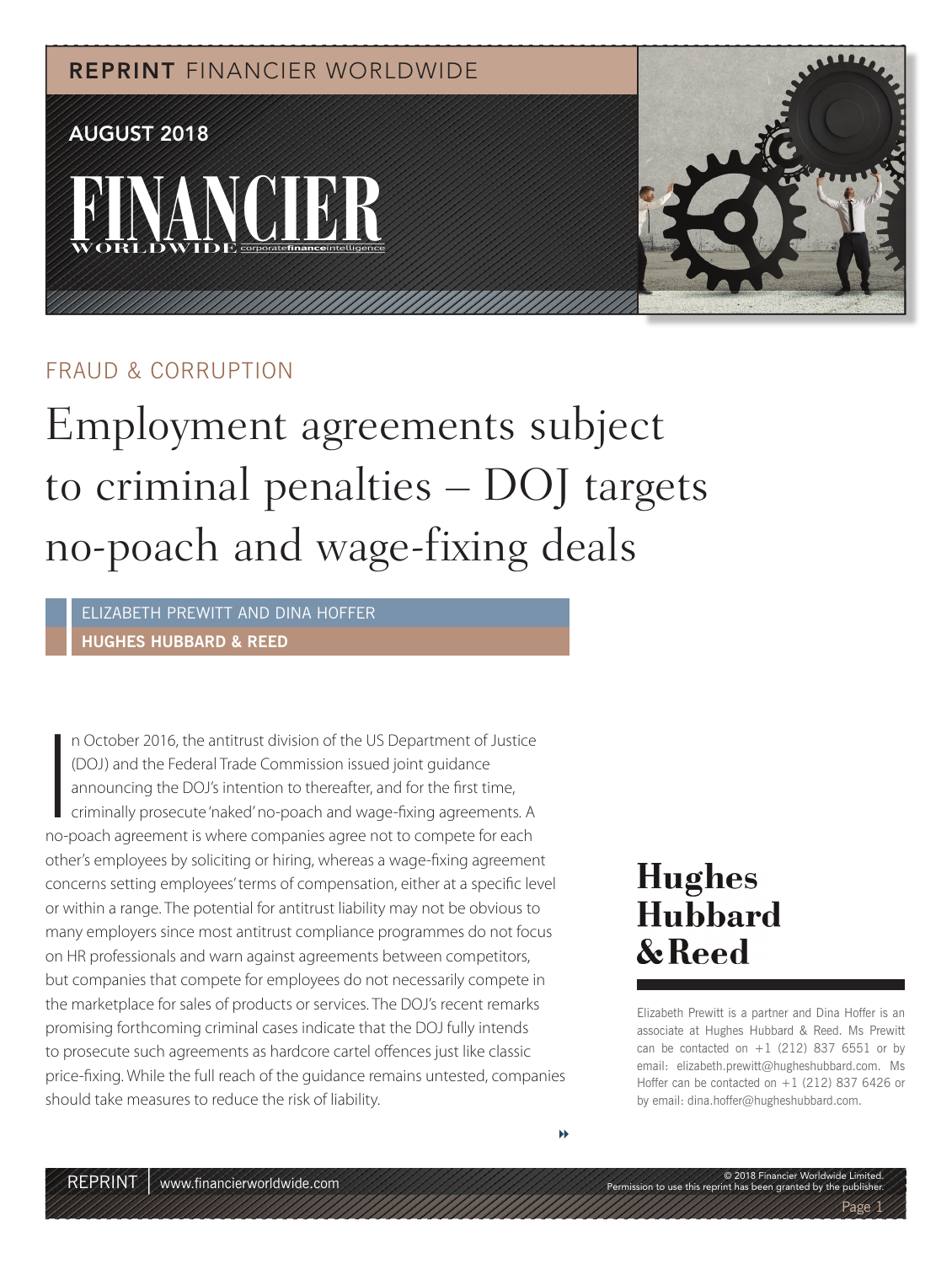Agreements between companies that limit employees' mobility have drawn increasing attention from the DOJ in recent years. With employment mobility at its peak, several companies have attempted to reach agreements with their competitors not to hire or solicit each other's employees. The Justice Department has investigated such agreements and, in several cases, has brought civil suits against the companies involved. For example, in 2010, the DOJ filed a high-profile civil suit against several high-tech companies, including Apple, Adobe, Google, Intel, Intuit and Pixar, which had reached understandings not to solicit each other's employees. Similar suits followed against Lucasfilm and eBay, as well as follow-on civil class actions filed on behalf of the affected employees.

The DOJ determined that the companies reached "facially anticompetitive" or 'naked' agreements that eliminated a significant form of competition to the detriment of employees who lost access to information about salary levels and better job opportunities. It concluded that the non-solicit agreements between the companies were naked restraints of trade that were unlawful under federal antitrust laws. In the

government's view, the impact of these agreements was to depress salaries artificially, as employees could not leverage competing employers against each other. Notably, these agreements were not "ancillary to any legitimate collaboration", such as a joint venture or research project.

The DOJ civil suits ended in settlements that broadly prohibited the companies from entering, maintaining or enforcing any agreement that in any way prevented any person from soliciting, coldcalling, recruiting or otherwise competing for employees. The companies also were required to implement compliance measures to guard against these practices in the future. Based on the DOJ's recent guidance, however, no-poaching agreements will now be investigated as criminal antitrust violations with serious monetary penalties and the possibility of jail time. Although DOJ scrutiny of this area is not new, its announcement of criminal enforcement is a major development.

#### **'Naked' no-poach and wagefixing agreements to be treated as hardcore criminal cartels**

The DOJ has staked out its position that 'naked' no-poach and wage-

### **Hughes** Hubbard & Reed

fixing agreements, like classic pricefixing and customer allocation, are illegal, meaning that the DOJ may prosecute these agreements without considering their justifications or competitive effects.

While the DOJ has not yet brought any criminal charges involving these agreements, in January 2018, assistant attorney general Makan Delrahim announced that the antitrust division had criminal cases in the works involving no-poach agreements. Then, in April 2018, the DOJ announced the settlement of its first case involving no-poach agreements since the issuance of the guidance.

In United States v. Knorr-Bremse, two leading rail equipment manufacturers settled charges by the DOJ that they had entered into a series of unlawful no-poach agreements between 2009 and 2016. The DOJ alleged that the companies competed with one another to attract, hire and retain skilled employees, including engineers, project managers, business unit heads, sales executives and corporate officers. According to the complaint, the companies agreed not to solicit one another's employees and, in some instances, not to hire one another's employees without approval. Noting the "high demand

Permission to use this reprint has been granted by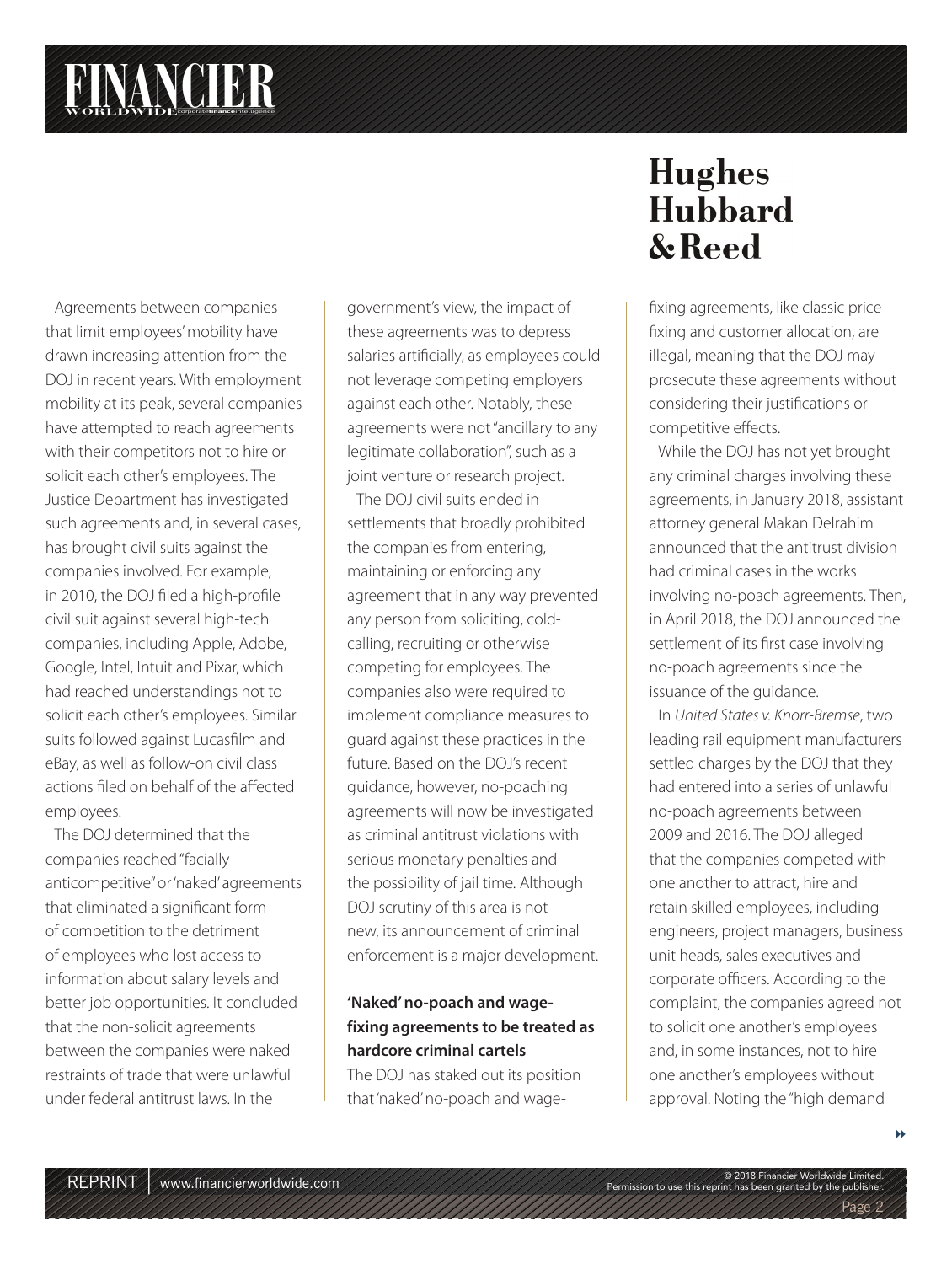for and limited supply of skilled employees who have rail industry experience", the DOJ asserted that the agreements restrained competition to attract workers and "denied employees access to better job opportunities, restricted their mobility, and deprived them of competitively significant information that they could have used to negotiate for better terms of employment". The DOJ alleged the agreements constituted violations of Section 1 of the Sherman Act, but did not bring criminal charges, instead citing prosecutorial discretion because the no-poach agreements were both discovered by the DOJ and terminated by the parties before the issuance of the October 2016 guidance. The DOJ stressed, however: "The department has made clear that it intends to bring criminal, felony charges against culpable companies and individuals who enter into naked no-poach agreements...where the underlying no-poach agreements began or continued after October 2016." DOJ officials have publicly reiterated that the DOJ is actively investigating these types of agreements as criminal offences, stating that charges may be brought in the coming months. The potential consequences of criminal prosecution are severe. Both

companies and individuals may be prosecuted and punished by fines of up to \$100m for corporations and \$1m for individuals. The maximum jail sentence is 10 years. Any agreement limiting competition for employees risks criminal prosecution, whether it is formal or informal, spoken or unspoken, written or unwritten. Moreover, an agreement can be inferred from evidence of discussions and parallel behaviour. If an agreement is "separate from or not reasonably necessary to a larger legitimate collaboration between employers, the agreement is deemed illegal without any inquiry into its competitive effects".

#### **Uncertain times for franchises and joint ventures in the wake of nopoach guidance**

In the wake of the guidance, class action plaintiffs filed a series of complaints against fast-food franchisors alleging that the defendants violated Section 1 of the Sherman Act by imposing no-poach agreements on their franchisees. Relying, in part, on the guidance, each of these lawsuits alleges unlawful restraints of trade.

Until recently, the string of class action lawsuits appeared to be

### **Hughes** Hubbard & Reed

a harbinger of more to come, particularly in light of a finding that "fully 58 percent of the 156 largest franchisors operating around 340,000 franchise units used some form of... 'no-poach' agreements", according Barbara T. Sicalides & Benjamin J. Eichel. In May 2018, however, the Supreme Court may have delivered a severe blow to no-poach class actions by ruling in Epic Systems Corp. v. Lewis that companies may enforce arbitration clauses in employment contracts to prevent employees from bringing class action suits relating to employment issues.

Criminal liability still poses a threat, although it is unclear how franchise no-poach agreements will fare under the DOJ's new policy. The guidance indicates that ancillary restraints in the labour market, which are "[related to and] reasonably necessary to a larger legitimate business collaboration between the employers", are entitled to rule of reason analysis. Franchisee no-hire arrangements arguably fit within this category, given franchisees' joint interest in promoting the brand and providing a uniform customer experience.

Likewise, no-poach enforcement brings joint ventures into the realm of legal uncertainty. The DOJ maintains

Permission to use this reprint has been granted by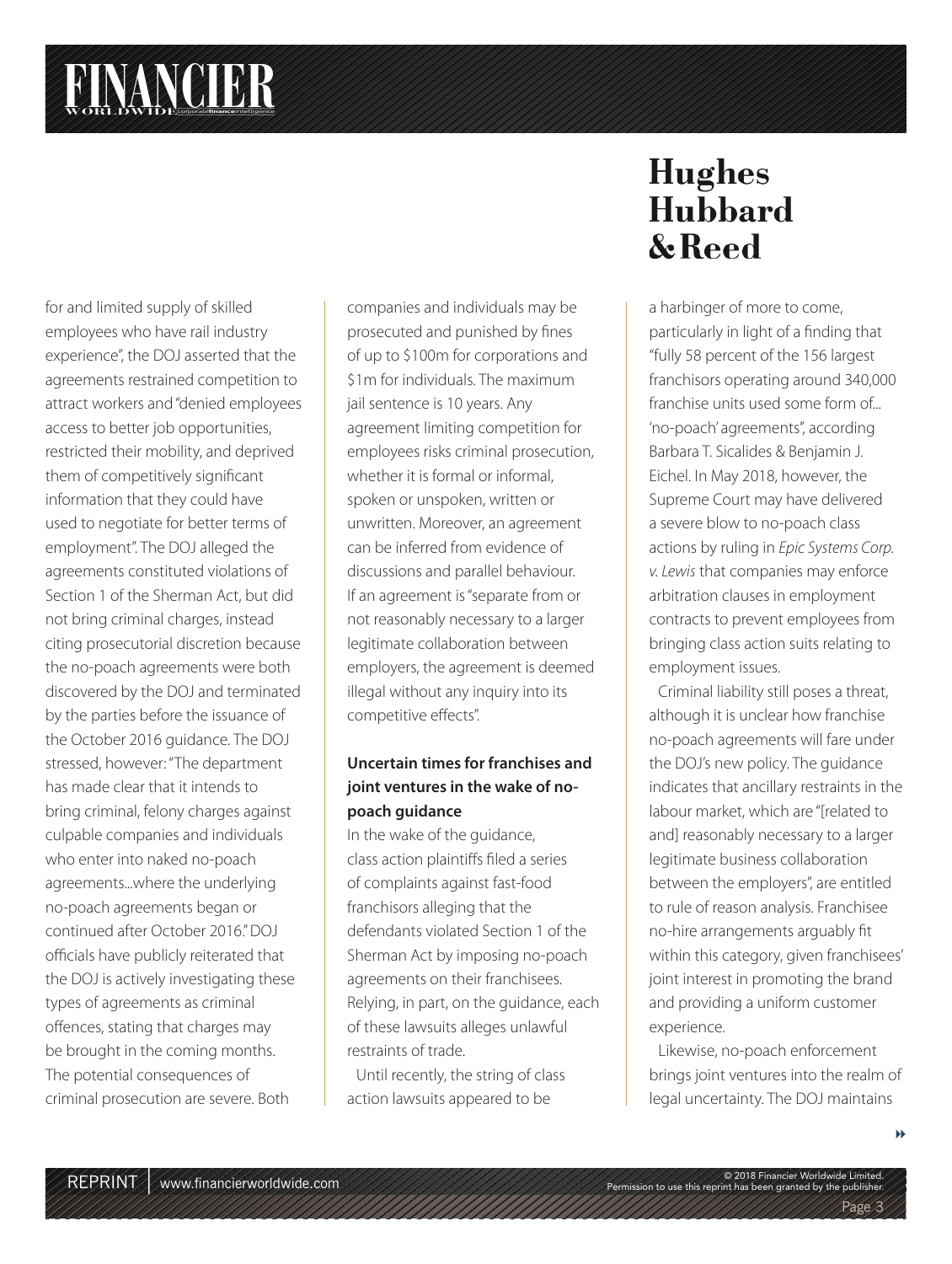that "legitimate joint ventures (including, for example, appropriate shared use of facilities) are not considered per se illegal under the antitrust laws". The guidance does not elaborate. The DOJ will likely scrutinise relevant no-poach agreements in terms of factors bearing on the reasonableness of the agreements' duration and scope, including geography, job function, and product group, but the acceptable parameters of what will be deemed a "reasonably necessary" restriction on poaching between firms participating in a research, marketing or other collaboration remains unclear.

#### **Avoiding liability: employment practices relating to hiring and retention**

An effective compliance programme and careful drafting of agreements relating to employment competition are critical means for a company to avoid, deter and detect potential violations. To the extent that a potentially unlawful agreement is uncovered, companies may have the opportunity to self-report the existence of the agreement in return for immunity from prosecution. The antitrust division of the DOJ offers a leniency programme, which allows

companies and individuals to report their own violations and cooperate with the division's investigation of the reported violations. As recent enforcement actions demonstrate, a company that is the first to report an antitrust conspiracy and meets other conditions of the division's leniency programme can qualify for full immunity from fines and prosecution, as well as the potential mitigation of civil damages.

In drafting and administering compliance programmes and employment-related agreements, companies should keep the below points in mind to reduce the risk of liability.

Ancillary restraints are not criminal. The DOJ will not criminally prosecute ancillary restraints made in pursuit of legitimate commercial interests and tailored in terms of geography, job function, product group and duration. For example, the DOJ would not criminally prosecute nopoach agreements necessary to the settlement of theft of trade secrets disputes. By contrast, a shared desire among competitors to hold down costs or safequard the benefits of their employee training would not be legitimate reasons for no-poach agreements.

### **Hughes** Hubbard & Reed

Limit information exchange about wages. Even in the context of a joint venture or potential acquisition or merger, companies must limit what information they share. Although not subject to criminal liability, an exchange of sensitive information between employers falling short of an agreement could place a company at risk of civil antitrust liability. "[E]vidence of periodic exchange of current wage information in an industry with few employers could establish an antitrust violation" when the exchange of information decreases, or is likely to decrease compensation. For example, the DOJ filed a civil suit against the Utah Society for Healthcare Human Resources Administration for conspiring to exchange nonpublic prospective and current wage information about registered nurses. The complaint charged that hospitals matched each other's wages, keeping nurses' pay artificially low.

Limit information exchange about other conditions of employment. Information exchanges about conditions of employment made within the framework of a merger or acquisition, joint venture or other collaborative agreement may also pose antitrust risks. To avoid those risks, the exchange of sensitive

Permission to use this reprint has been granted by